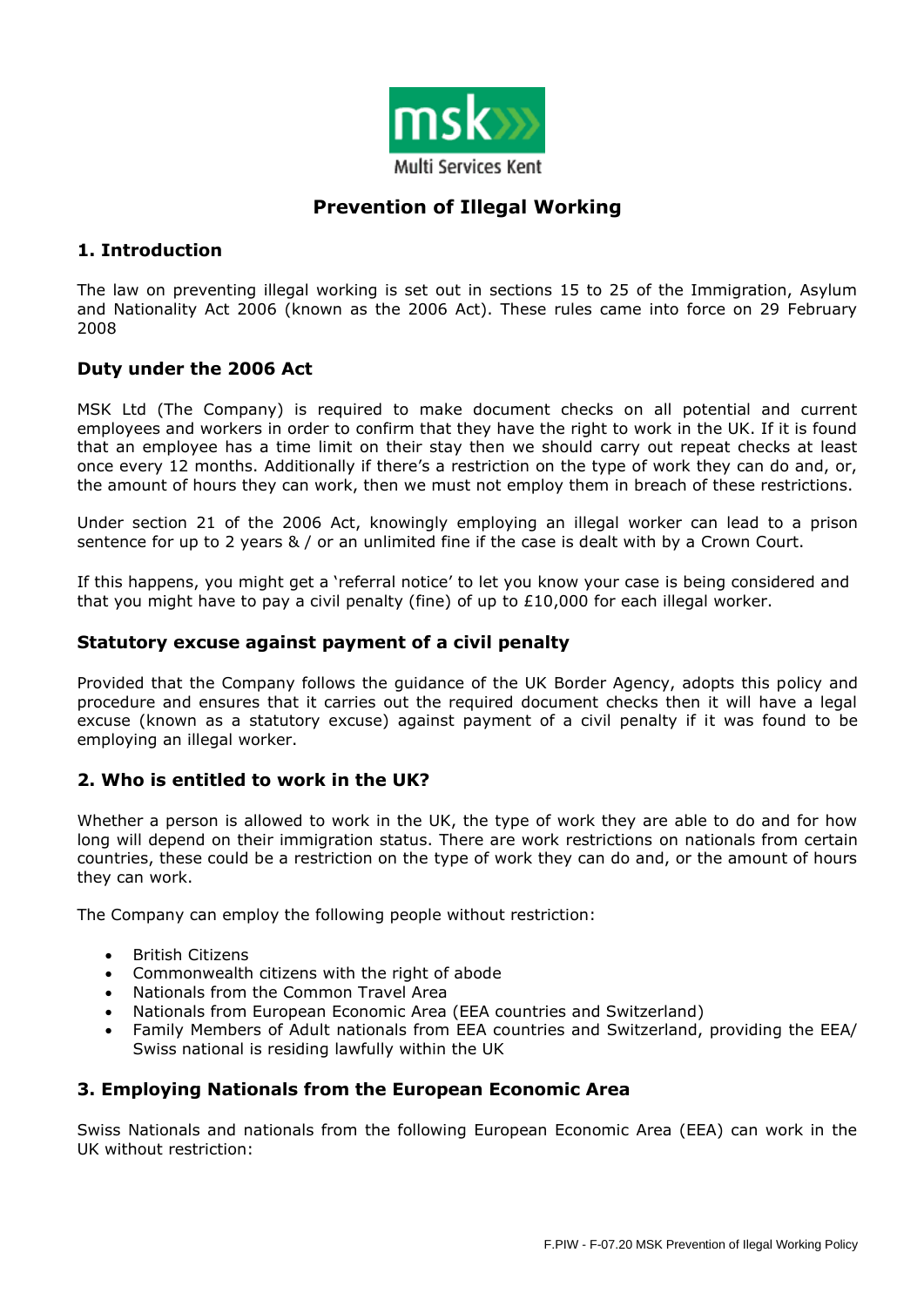| Austria        | Greece        | Malta       |  |
|----------------|---------------|-------------|--|
| Belgium        | Hungary       | Netherlands |  |
| Cyprus         | Iceland       | Norway      |  |
| Czech Republic | Ireland       | Poland      |  |
| Denmark        | Italy         | Portugal    |  |
| Estonia        | Latvia        | Slovakia    |  |
| Finland        | Liechtenstein | Slovenia    |  |
| France         | Lithuania     | Spain       |  |
| Germany        | Luxembourg    | Sweden      |  |

Their immediate family members are also able to work freely in the UK while their adult EEA family members are legally residing and working here. However all job applicants are required to produce an official document showing their nationality, this will usually be either a national passport or national identity card.

Bulgarian and Romanian nationals are free to come to the UK, restrictions were lifted in 2014.

Croatian nationals are free to move/ reside freely within any EU member state, however the UK has applied transitional restrictions on their access to the labour market - they will need to obtain a accession worker authorization document before employment.

## **4. Employing Students**

Students from outside the European Economic Area (EEA) are permitted to take limited employment in the UK, providing their conditions of entry to the UK allow this. There are strict conditions on the type of work students can carry out and the hours they can work while they are studying in the UK.

The limits on a student's working hours depend on when they applied for permission to come to, or stay in the UK, the type of course they study and the type of educational provider they are studying with. Those studying here who have entered the UK as 'student visitors' are not allowed to work.

## **5. Checking that a person is entitled to work in the UK What documents are acceptable?**

The documents that are acceptable for proving someone has the right to work in the UK are split into two lists. These lists are called List A and List B. (See Appendix 1)

Any of the documents, or specified combinations of documents, described in List A show that the holder has an **on-going** right to work in the UK

Any of the documents, or specified combinations of documents, described in List B show that the holder has a right to work in the UK for a **limited period of time**. If the checks are made correctly, these checks must be checked at least every 12 months if The Company is to be protected from prosecution and penalties.

#### **How to carry out the checks**

Action should be taken complying with steps 1-3 prior to the employee starting work with the Company so as to ensure that we only employ those who are eligible to work in the UK.

#### **Step 1 – Documents to be produced**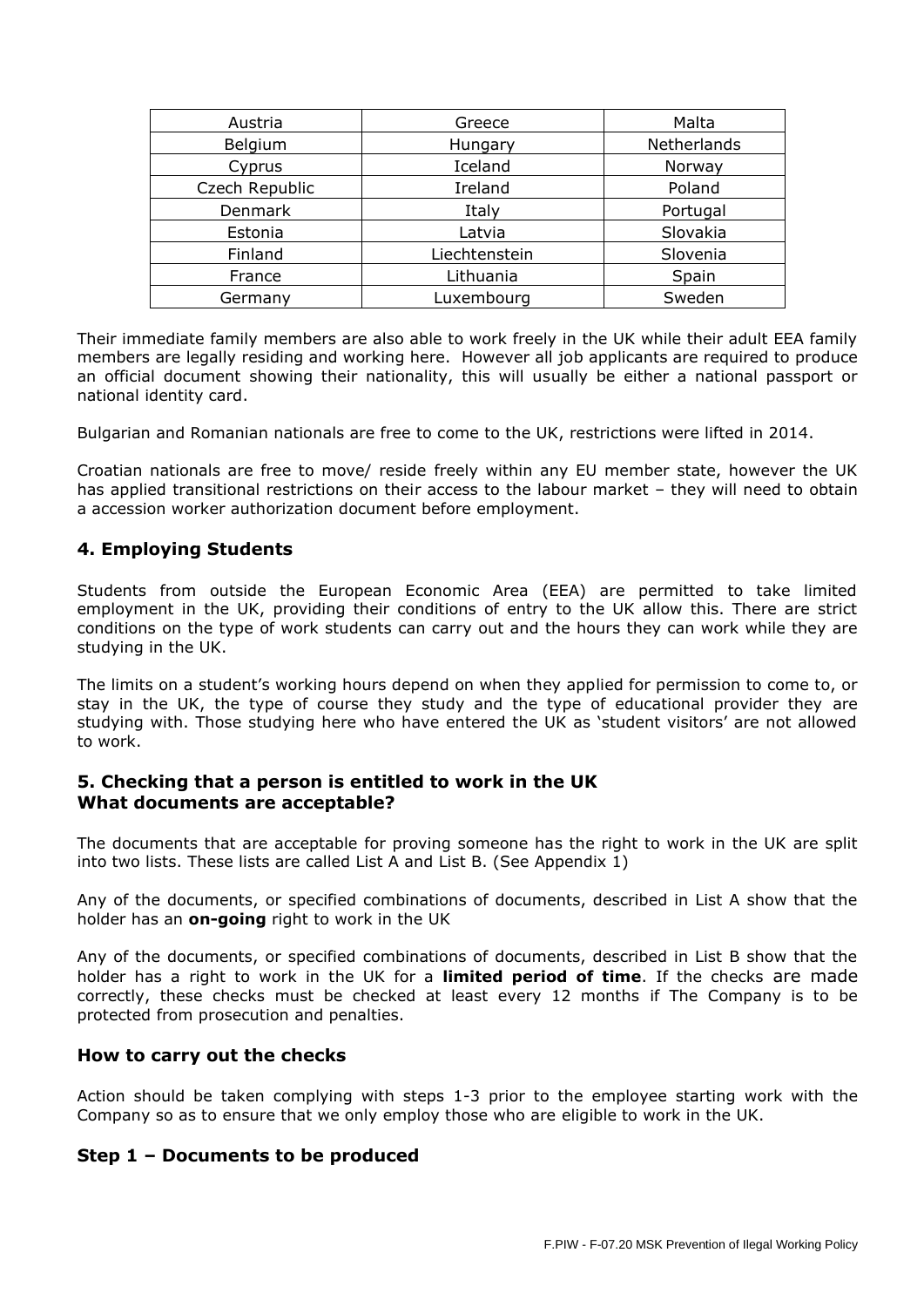All prospective employees (or existing employees, if you are carrying out repeat checks) must be asked to provide one of the single documents, or specified combinations of documents from **List A**  or **List B** (see Appendix 1)

# **Only original documents are to be accepted**

If a new or existing employee is only able to provide documents from List B, these documents must be checked again at least once every twelve months.

## **Step 2 – Examination of documents**

The Company is required to take all reasonable steps to ensure the validity of the documents produced and that they correspond in every way to the person to be employed. You should do this by:

- Checking any photographs are consistent with the appearance of the person
- Checking any dates of birth listed are consistent across documents and that you are satisfied that these match up with the appearance of the person; and
- Checking that the expiry dates of any limited leave to enter or remain in the UK have not passed; and
- Checking any UK government endorsements (Biometric Residence Permits, stamps, stickers, visas) to see if the person is able to do, or can continue to do, the type of work you are offering; and
- Satisfying yourself that the documents are genuine, have not been tampered with and belong to the holder; and
- Asking for a further document in explanation if you are given two documents which have different names. The further document could, for example, be a marriage certificate or a divorce decree absolute, a deed poll or statutory declaration.

These documents should also specify that the prospective employee (or an existing employee undertaking a re-check) is allowed to undertake the post.

## **Step 3 – Record of documents**

You must take a copy of the relevant pages of the document in a format which cannot later be altered, for example a photocopy or scan. In the case of a passport or other travel document, the following parts must be copied:

- The document's front cover and any page containing the holder's personal details particularly those providing details of nationality, his or her photograph, date of birth, signature, date of expiry or biometric details; and
- Any page containing UK Government endorsements indicating that the holder has an entitlement to be in the UK and is entitled to undertake the work in question.

Other documents should be copied in their entirety.

A record should then be kept of every document that has been copied. The Supervisor or Line Manager who has checked and copied the document should sign and date the copy to confirm that they have checked the original document.

These copies of the documents should be kept securely in the employee's HR file for the duration of the employment and for a further two years after the employment has ceased. This will enable the Border and Immigration Agency to determine The Company's liability if they detect anyone who is employed illegally

## **Required documentation not produced prior to recruitment**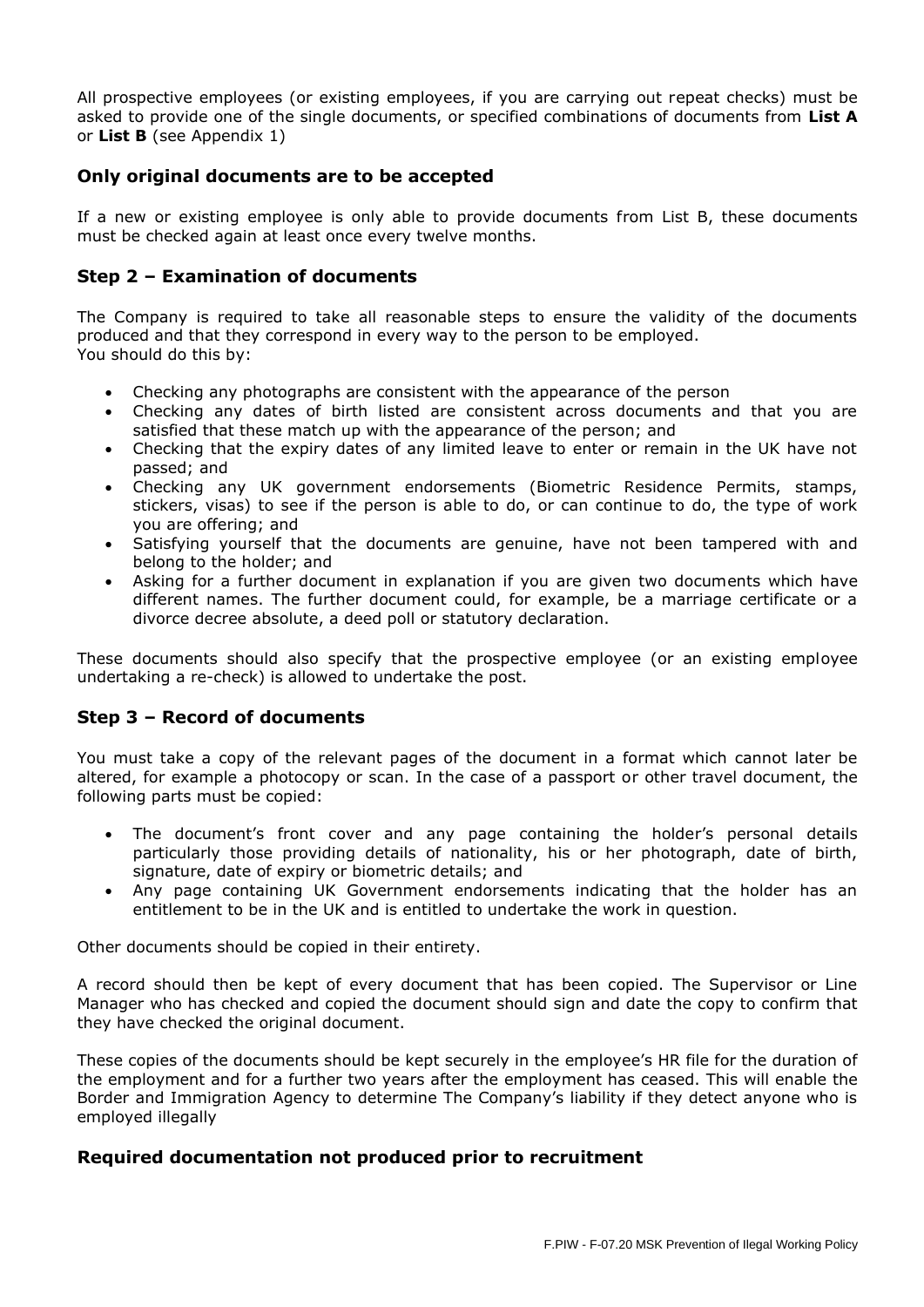The Company will refuse to employ any person who fails to produce evidence of their entitlement to work in the UK.

#### **6. Carrying out repeat checks**

If the potential employee provides a document or documents, from List A, this will establish an" excuse" for the duration of their employment.

If the employee presents a document from List B, this is likely to indicate that they only have limited leave to be in the UK. To comply with the regulations and avoid penalty, follow-up checks must be made by repeating steps 1 to 3 **at least once every 12 months** until the individual provides documents indicating that they can remain permanently in the UK.

If the required documentation is not produced, or it is found that the employee is no longer allowed to work or carry out the work in question in the UK then The Company must terminate the contract of employment on expiry of the document confirming the right to work. This action will only be taken in consultation with Human Resources.

## **7. Avoiding Discrimination**

It is important that we adopt procedures which protect us from prosecution, but equally important to ensure that these procedures do not fall foul of the Race Discrimination Laws. The Human Resource Team will ensure that there are no discriminatory practices and all potential employees will be treated in the same way and be required to provide documentation as outlined in this procedure before they start work.

This will ensure that we have complied with the changes and have a valid defence against payment of a civil penalty if it is found that an employee is not legally allowed to work in the UK.

# **8. Asylum Seekers/ Refugee's**

Asylum seekers are those who have made an application for international protection on the basis that it would have be contrary to our obligations under the Refugee Convention of the European Convention of Human Rights (ECHR) to remove them from the UK.

They must apply to the Home Office for permission to work unless they already have the right to work from any previous leave to remain in the UK that they had before claiming asylum. If this is the case it will be clearly shown in their passport or valid Biometric Residence Permit. If an asylum seeker is allowed to work they will hold a Home Office issued Application Registration Card (ARC).

## **Restrictions on Asylum Seekers Working**

Some asylum seekers have restrictions on the kind of work that they can do. If an asylum seeker gives you an ARC stating that their working arrangements are restricted you should ensure any work offered is NOT in breach of these restrictions, as you may be liable to a penalty.

## **Refugees**

Refugees are foreign nationals or stateless people who have leave to remain in the UK because they have demonstrated a well founded fear of persecution, for one of the reasons listed in the 1951 Geneva Convention, if they returned home.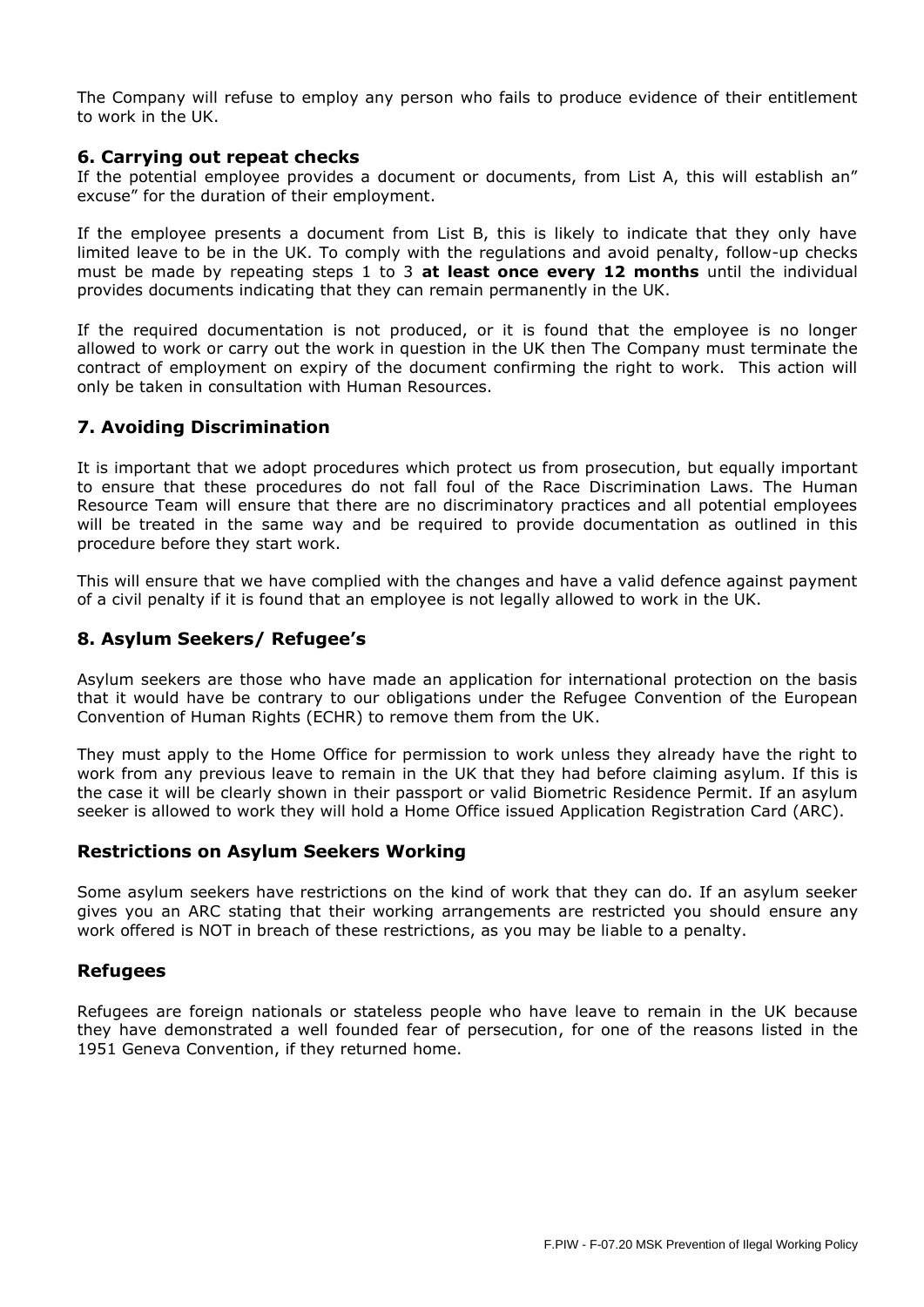# **Appendix1**

#### **LIST A** (DOCUMENTS WHICH SHOW AN ONGOING RIGHT TO WORK)

1. A passport showing that the holder, or a person named in the passport as the child of the holder, is a British citizen or a citizen of the United Kingdom and Colonies having the right of abode in the United Kingdom.

2. A passport or national identity card showing that the holder, or a person named in the passport as the child of the holder, is a national of the European Economic Area or Switzerland.

3. A residence permit, registration certificate or document certifying or indicating permanent residence issued by the Home Office, the Border and Immigration Agency or the UK Border Agency to a national of a European Economic Area country or Switzerland.

4. A permanent residence card issued by the Home Office, the Border and Immigration Agency or the UK Border Agency to the family member of a national of a European Economic Area country or Switzerland.

5. A Biometric Residence Permit issued by the UK Border Agency to the holder which indicates that the person named in it is allowed to stay indefinitely in the United Kingdom, or has no time limit on their stay in the United Kingdom.

6. A passport endorsed to show that the holder is exempt from immigration control, is allowed to stay indefinitely in the United Kingdom, has the right of abode in the United Kingdom, or has no time limit on their stay in the United Kingdom.

7. An Immigration Status Document issued by the Home Office, the Border and Immigration Agency or the UK Border Agency to the holder with an endorsement indicating that the person named in it is allowed to stay indefinitely in the United Kingdom or has no time limit on their stay in the United Kingdom, when produced in combination with an official document giving the person's National Insurance Number and their name issued by a Government agency or a previous employer.

8. A full birth certificate issued in the United Kingdom which includes the name(s) of at least one of the holder's parents, when produced in combination with an official document giving the person's National Insurance Number and their name issued by a Government agency or a previous employer.

9. A full adoption certificate issued in the United Kingdom which includes the name(s) of at least one of the holder's adoptive parents when produced in combination with an official document giving the person's National Insurance Number and their name issued by a Government agency or a previous employer.

10. A birth certificate issued in the Channel Islands, the Isle of Man or Ireland, when produced in combination with an official document giving the person's National Insurance Number and their name issued by a Government agency or a previous employer.

11. An adoption certificate issued in the Channel Islands, the Isle of Man or Ireland, when produced in combination with an official document giving the person's National Insurance Number and their name issued by a Government agency or a previous employer.

12. A certificate of registration or naturalisation as a British citizen, when produced in combination with an official document giving the person's National Insurance Number and their name issued by a Government agency or a previous employer.

13. A letter issued by the Home Office, the Border and Immigration Agency or the UK Border Agency to the holder which indicates that the person named in it is allowed to stay indefinitely in the United Kingdom when produced in combination with an official document giving the person's National Insurance Number and their name issued by a Government agency or a previous employer.

You can find out more about these documents and view images in the 'Full guide for employers on preventing illegal working in the UK' which can be downloaded from the following website: [www.ukba.homeoffice.gov.uk/business-sponsors/preventing-illegal-working](http://www.ukba.homeoffice.gov.uk/business-sponsors/preventing-illegal-working)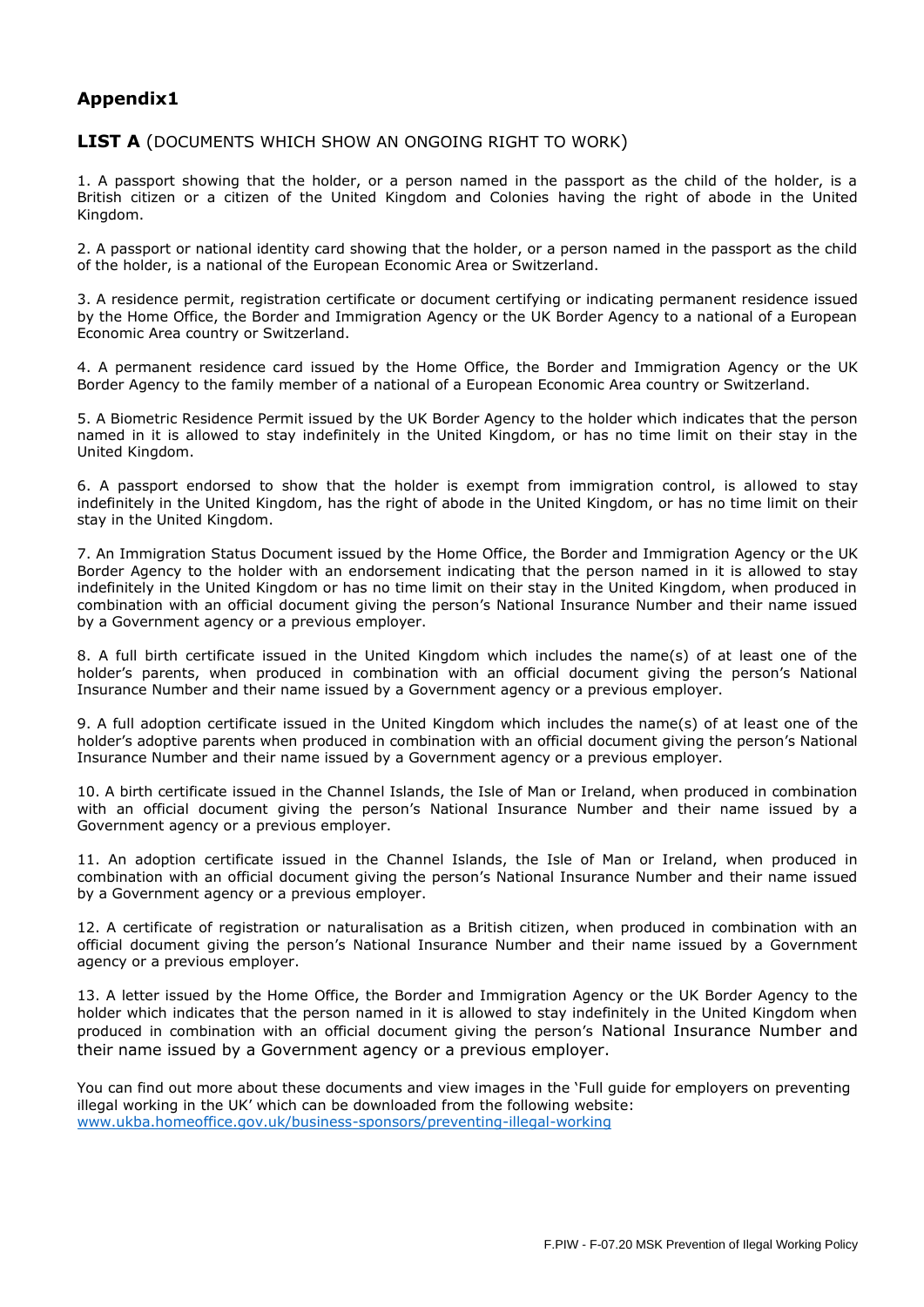#### LIST B (DOCUMENTS WHICH SHOW A RIGHT TO WORK FOR UP TO 12 MONTHS)

1. A passport endorsed to show that the holder is allowed to stay in the United Kingdom and is allowed to do the type of work in question, provided that it does not require the issue of a work permit.

2. A Biometric Residence Permit issued by the UK Border Agency to the holder which indicates that the person named in it can stay in the United Kingdom and is allowed to do the work in question.

3. A work permit or other approval to take employment issued by the Home Office, the Border and Immigration Agency or the UK Border Agency when produced in combination with either a passport or another travel document endorsed to show the holder is allowed to stay in the United Kingdom and is allowed to do the work in question, or a letter issued by the Home Office, Border and Immigration Agency or UK Border Agency to the holder or the employer or prospective employer confirming the same.

4. A Certificate of Application issued by the Home Office, the Border and Immigration Agency or the UK Border Agency to or for a family member of a national of a European Economic Area country or Switzerland stating that the holder is permitted to take employment which is less than 6 months old when produced in combination with a positive confirmation letter from our Employer Checking Service.

5. A residence card or document issued by the Home Office, the Border and Immigration Agency or the UK Border Agency to a family member of a national of a European Economic Area country or Switzerland.

6. An Application Registration Card issued by the Home Office, the Border and Immigration Agency or the UK Border Agency stating that the holder is permitted to take employment, when produced in combination with a positive confirmation letter from our Employer Checking Service.

7. An Immigration Status Document issued by the Home Office, the Border and Immigration Agency or the UK Border Agency to the holder with an endorsement indicating that the person named in it can stay in the United Kingdom, and is allowed to do the type of work in question, when produced in combination with an official document giving the person's National Insurance Number and their name issued by a Government agency or a previous employer.

8. A letter issued by the Home Office, Border and Immigration Agency or UK Border Agency to the holder or the employer or prospective employer, which indicates that the person named in it can stay in the United Kingdom and is allowed to do the work in question when produced in combination with an official document giving the person's National Insurance Number and their name issued by a Government agency or a previous employer.

Any questions relating to the checking of documentation or individuals eligibility should be addressed either to the MSK Ltd HR department or to your Line Manager.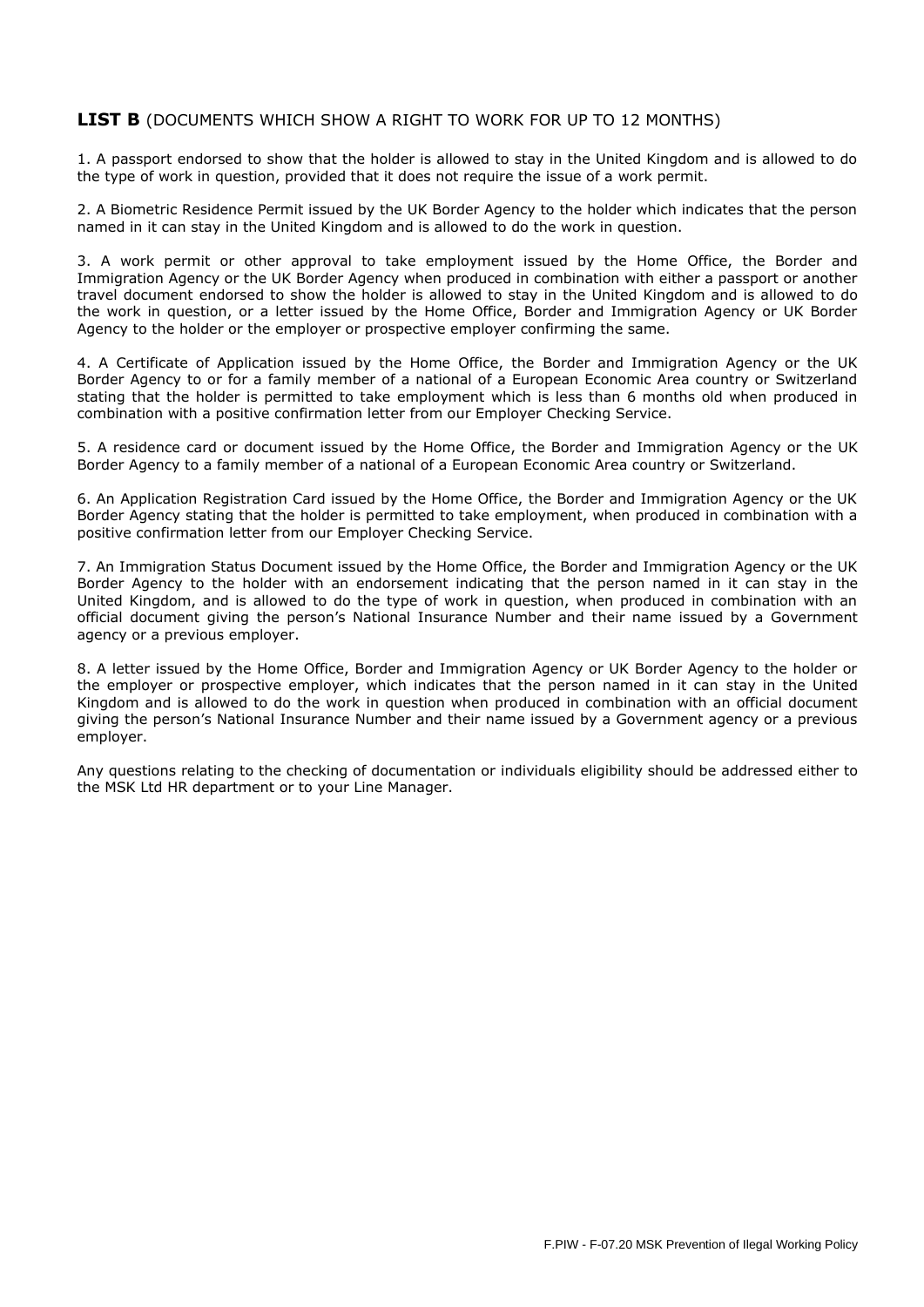

Employers Right to Work Checklist Multi Services Kent

|                | Name of Person:                                                                                                                                                                                            |                                                                                                                                                                                                                                                                                                                                                   |                              |  |  |
|----------------|------------------------------------------------------------------------------------------------------------------------------------------------------------------------------------------------------------|---------------------------------------------------------------------------------------------------------------------------------------------------------------------------------------------------------------------------------------------------------------------------------------------------------------------------------------------------|------------------------------|--|--|
|                | Date of Check:                                                                                                                                                                                             |                                                                                                                                                                                                                                                                                                                                                   |                              |  |  |
|                | Type of Check                                                                                                                                                                                              | First check before employment<br>$\Box$<br>Repeat check on an employee<br>п                                                                                                                                                                                                                                                                       |                              |  |  |
| Step 1         |                                                                                                                                                                                                            | • You must ask for and be given an acceptable document.                                                                                                                                                                                                                                                                                           |                              |  |  |
|                | You must be provided with one of the documents or combinations of documents in List A or List B below as<br>proof that someone is allowed to work in the UK.<br>• You must only accept original documents. |                                                                                                                                                                                                                                                                                                                                                   |                              |  |  |
|                |                                                                                                                                                                                                            | Acceptable Documents List A - Documents which show an ongoing right to work                                                                                                                                                                                                                                                                       | Received /<br><b>Checked</b> |  |  |
| 1 <sub>1</sub> |                                                                                                                                                                                                            | A passport showing the holder, or a person named in the passport as the child of the holder, is a British citizen or<br>$\Box$<br>a citizen of the UK and colonies having the right of abode in the UK                                                                                                                                            |                              |  |  |
| 2.             |                                                                                                                                                                                                            | A passport or national identity card showing that the holder, or a person named in the passport as the child of the<br>$\Box$<br>holder, is a national of an EEA country or Switzerland                                                                                                                                                           |                              |  |  |
| 3.             |                                                                                                                                                                                                            | A residence permit, registration certificate or document certifying or indicating permanent residence issued by the<br>Home Office to a national of an EEA country or Switzerland                                                                                                                                                                 |                              |  |  |
| 4.             | <b>EEA country or Switzerland</b>                                                                                                                                                                          | A permanent residence card or document issued by the Home Office to the family member of a national of an                                                                                                                                                                                                                                         | $\Box$                       |  |  |
| 5.             |                                                                                                                                                                                                            | A Biometric Residence Permit issued by the Home Office to the holder indicating that they are allowed to stay<br>indefinitely in the UK, or have no time limit on their stay in the UK                                                                                                                                                            | □                            |  |  |
| 6.             |                                                                                                                                                                                                            | A passport or other travel document endorsed to show that the holder is exempt from immigration control, is<br>allowed to stay indefinitely in the UK, has the right of abode in the UK, or has no time limit on their stay in the UK                                                                                                             |                              |  |  |
| 7.             | Insurance number                                                                                                                                                                                           | An Immigration Status Document issued by the Home Office to the holder with an endorsement indicating that the<br>person named in it is allowed to stay indefinitely in the UK or has no time limit on their stay in the UK together with<br>an official document issued by a previous employer or Government agency with their name and National |                              |  |  |
| 8.             | National Insurance number                                                                                                                                                                                  | A full birth or adoption certificate issued in the UK including the name(s) of at least one of the holder's parents<br>together with an official document issued by a previous employer or Government agency with their name and                                                                                                                  |                              |  |  |
| 9.             |                                                                                                                                                                                                            | A birth or adoption certificate issued in the Channel Islands, the Isle of Man or Ireland together with an official<br>document issued by a previous employer or Government agency with their name and National Insurance number                                                                                                                  |                              |  |  |
| 10.            |                                                                                                                                                                                                            | A certificate of registration or naturalization as a British citizen together with an official document issued by a<br>previous employer or Government agency with their name and National Insurance number                                                                                                                                       |                              |  |  |
| 11.            | and National Insurance number                                                                                                                                                                              | A letter issued by the Home Office to the holder indicating that the person named is allowed to stay indefinitely in<br>the UK together with an official document issued by a previous employer or Government agency with their name                                                                                                              |                              |  |  |
|                |                                                                                                                                                                                                            | Acceptable Documents List B - Documents which show a right to work for up to 12 months                                                                                                                                                                                                                                                            | Received /<br><b>Checked</b> |  |  |
| 12.            | you are offering                                                                                                                                                                                           | A passport or travel document showing they are allowed to stay in the UK and is allowed to do the type of work                                                                                                                                                                                                                                    | $\Box$                       |  |  |
| 13.            |                                                                                                                                                                                                            | A Biometric Residence Permit issued by the Home Office to the holder indicating that they can stay in the UK and<br>are allowed to do the work you are offering                                                                                                                                                                                   | $\Box$                       |  |  |
| 14.            | Switzerland                                                                                                                                                                                                | A residence card or document issued by the Home Office to a family member of a national of an EEA country or                                                                                                                                                                                                                                      | $\Box$                       |  |  |
| 15.            |                                                                                                                                                                                                            | A Certificate of Application less than 6 months old issued by the Home Office to or for the family member of a<br>national of an EEA country or Switzerland stating they are allowed to work together with a positive verification<br>letter from the Home Office's Employer Checking Service                                                     | □                            |  |  |
| 16.            | confirming the same                                                                                                                                                                                        | A work permit or other approval to work issued by the Home Office together with either a passport or travel<br>document showing the holder is allowed to stay in the UK and to do the work or a letter issued by the Home Office                                                                                                                  | □                            |  |  |
| 17.            |                                                                                                                                                                                                            | An Application Registration Card issued by the Home Office indicating that they are allowed to work together with<br>a positive verification letter from the Home Office's Employer Checking Service                                                                                                                                              | □                            |  |  |
| 18.            |                                                                                                                                                                                                            | An Immigration Status Document issued by the Home Office indicating that they can stay in the UK and are<br>allowed to do the type of work together with an official document issued by a previous employer or Government<br>agency with their name and National Insurance number                                                                 | □                            |  |  |
| 19.            |                                                                                                                                                                                                            | A letter issued by the Home Office to the holder or to you as the potential employer, which indicates that the<br>person named in it can stay in the UK and is allowed to do the type of work you are offering together with an<br>official document issued by a previous employer or Government agency with the their name and National          | □                            |  |  |